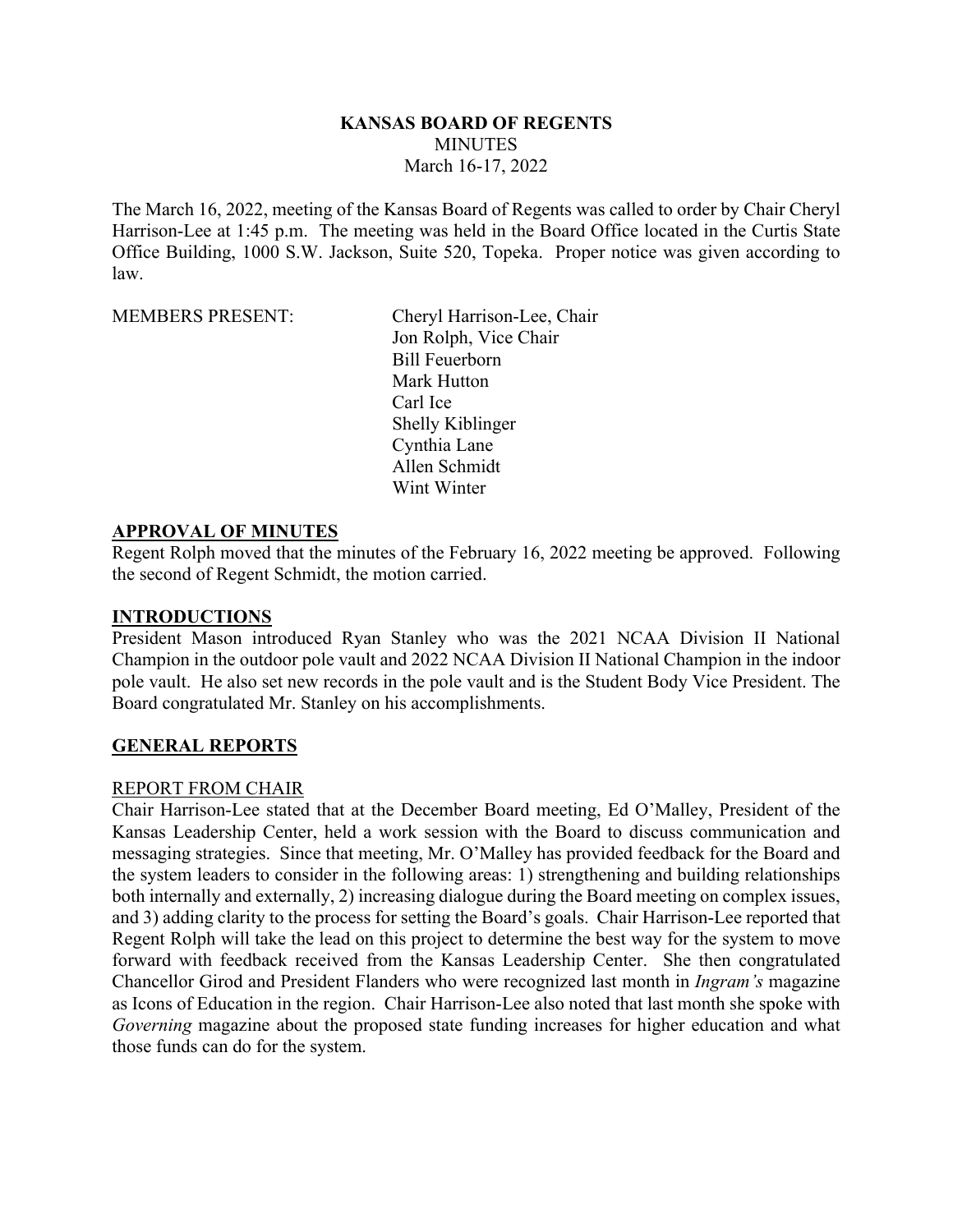#### REPORT FROM PRESIDENT AND CEO

President Flanders announced that former Regent Dick Hedges passed away last week. He was a teacher, coach, principal, and Fort Scott Community College president three different times. Dick Hedges was appointed as a Regent by Governor Kathleen Sebelius in July 2007. During his time on the Board, the new systemwide strategic plan for higher education, *Foresight 2020*, was developed and adopted. The Board also appointed three university CEOs during that time and one of those hires was President Scott. President Flanders stated that Dick Hedges was a true public servant who impacted many in a positive way and will be missed.

#### REPORT FROM COUNCIL OF FACULTY SENATE PRESIDENTS

Janet Stramel reported that the faculty are currently enjoying spring break week. She noted that at future meetings the Council looks forward to receiving additional information on the program review work that rpk Group will be conducting and the Board's general education package. She also congratulated Regent Lane, Regent Winter, and Regent Ice on their Senate confirmation.

#### REPORT FROM STUDENTS' ADVISORY COMMITTEE

Mark Faber reported that members of the Students' Advisory Committee are scheduled to meet with a member of Governor Kelly's staff to review the Governor's higher education budget recommendations. This meeting will help the students as they prepare for their higher education day at the Statehouse. Mr. Faber noted that moving forward the Committee would like to schedule an annual meeting with the Governor to discuss topics that impact college students.

## **STANDING COMMITTEE AND OTHER REPORTS**

## ACADEMIC AFFAIRS

Regent Kiblinger reported that the Board Academic Affairs Standing Committee approved the University of Kansas's request to require more than 120 credit hours for its updated Bachelor of Arts in Architectural Studies. The Committee reviewed the University of Kansas Medical Center's request to seek accreditation for its Graduate Certificate in Health Informatics and Board staff provided information on the Visible Music College's request for a new certificate of approval for degree granting authority. Both these items are on the Board's consent agenda for consideration. The Committee also received an update on the Advantage Kansas Coordinating Council.

## FISCAL AFFAIRS AND AUDIT

Regent Hutton presented the Fiscal Affairs and Audit Standing Committee report. Jim MacMurray presented information on the state universities' rates of indebtedness and the new rating methodology of Moody's Rating Service. The new framework has six factors, some of which are of a qualitative nature, affecting ratings to a greater extent. The Committee received information on KU's, WSU's, and FHSU's financial outlook and reviewed their expenditure trends, Composite Financial Index data, revenues tied to student enrollment and their federal COVID-related funding. The Committee was pleased to hear that the campuses are seeing increases in their fall applications. The Committee then discussed student fees and the revenues generated and populations of students paying the fees, compared to the student populations accessing the services. Staff then provided updates on the Capital Renewal Initiative and the Student Health Center Task Force. Regent Hutton reported that he has a conflict of interest with the Kansas State University West Memorial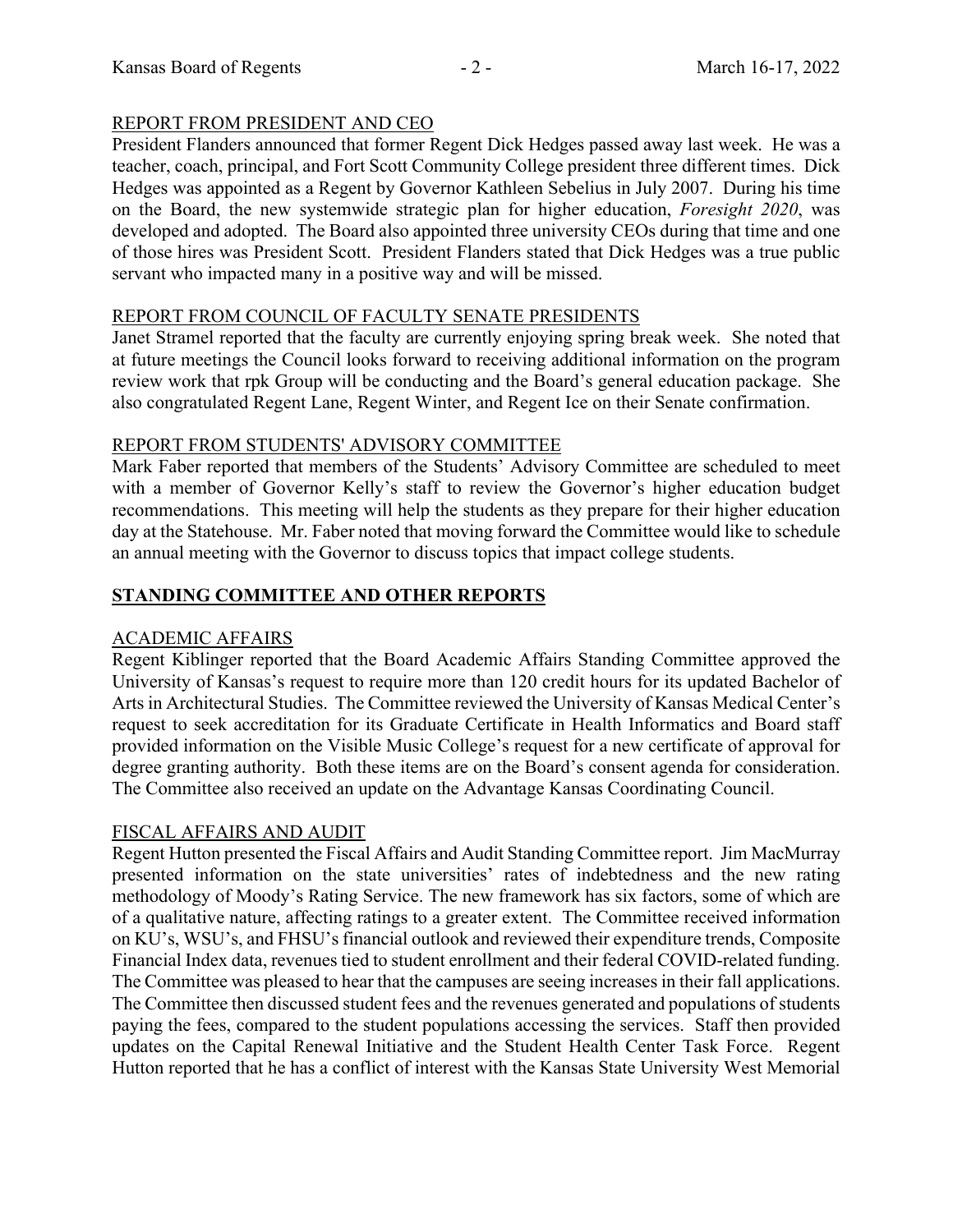Stadium project, which is on today's Board discussion agenda, and that he will leave the room when that item is discussed and acted on.

#### **GOVERNANCE**

Regent Harrison-Lee reported that the Governance Committee reviewed the state university policies and initiatives related to free expression. These materials were submitted to the Board Office in accordance with the Board's direction last April that each university review its various policies with a focus on free expression, and that they share appropriate free expression materials across their campuses. The state university CEOs are scheduled to present to the Board their campus information on free expression over the next three months. Board staff then provided an update on the system's communication and advocacy plan, and the Committee discussed the new Regent orientation process.

#### RETIREMENT PLAN

Regent Harrison-Lee reported that the Retirement Plan Committee held its semi-annual meeting on March 15. Blake Earl was introduced as the Board's new Relationship Manager with TIAA. He will be working closely with the Committee and is the Board's primary contact at TIAA. The Committee received the semi-annual investment review from the Board's financial consultant, Advanced Capital Group (ACG). Based on ACG's recommendation, one fund—the TIAA-CREF Large-Cap Value Institutional—was removed from the watch list for the Mandatory and Voluntary Plan, and one fund—the Voya American Beacon Small Cap Value R5—was added to the watch list. ACG also evaluated the amount of Russian exposure within the Plan lineups. Most of the funds in both retirement plans have little if any exposure. One emerging market fund had a nine percent Russian equity exposure at the end of the year. By the end of February that was reduced to around two percent of assets. ACG indicated this was a good decision by the Portfolio Management team to unwind most of their positions. Additionally, the Committee formed a procurement negotiation committee to work with Board staff and the State Procurement Office to issue a Request for Proposals for multiple vendor coordinator services. The Board requires these services to assist with distributions, loans, and hardship withdrawals because those activities require information sharing across vendors and across the state universities and Board Office.

## **APPROVAL OF CONSENT AGENDA**

Regent Winter moved, with the second of Regent Lane, that the Consent Agenda be approved. The motion carried.

#### *Academic Affairs*

#### DOCTORATE IN CLINICAL LABORATORY SCIENCE (DCLS) ACCREDITATION – KUMC

The University of Kansas Medical Center received authorization to pursue programmatic accreditation for its Doctorate in Clinical Laboratory Science from the National Accrediting Agency for Clinical Laboratory Sciences. The estimated cost of accreditation is \$4,850, with an anticipated annual fee of \$2,692.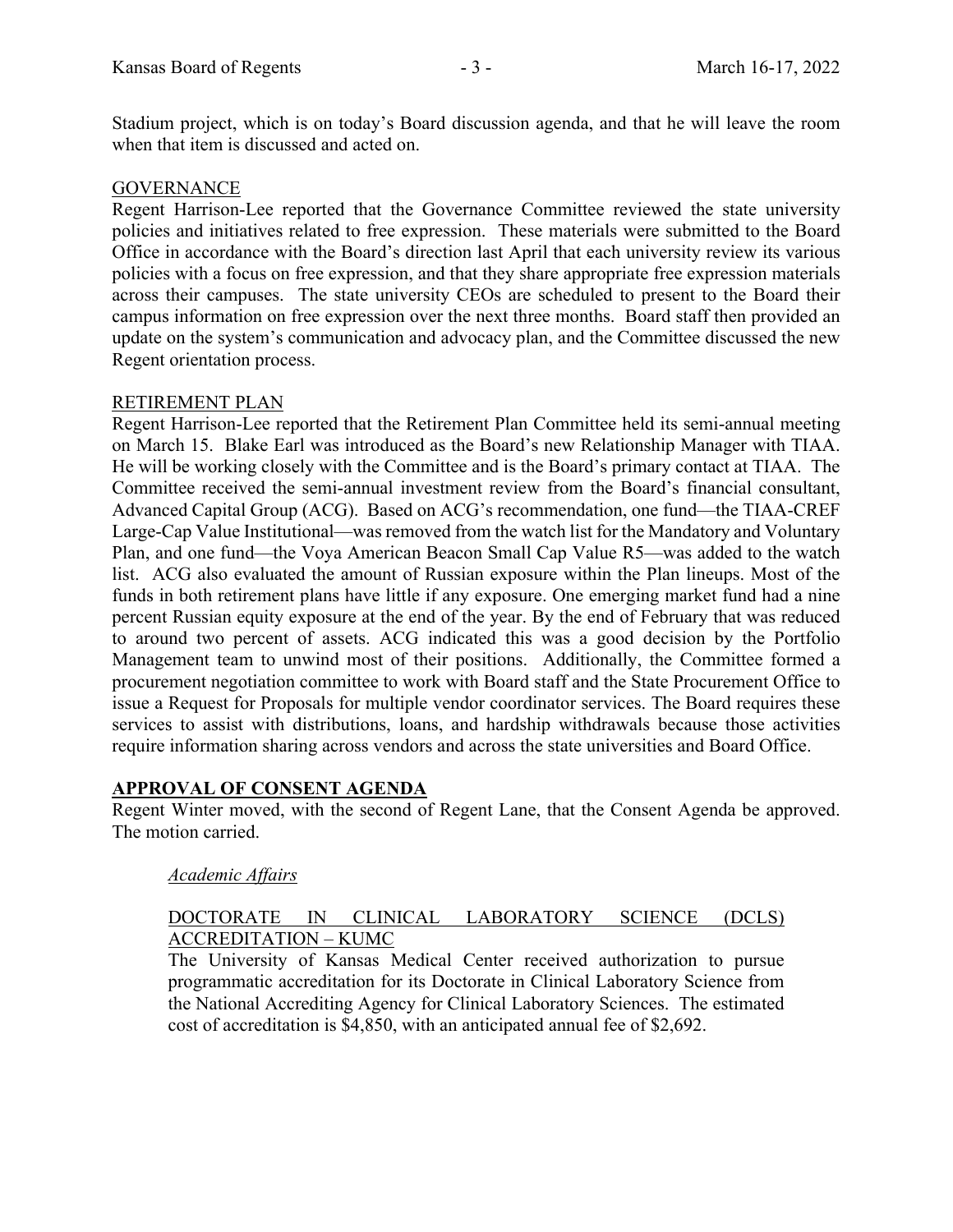## MASTER'S IN HEALTH DATA SCIENCE – KUMC

The University of Kansas Medical Center received approval to offer a Master's in Health Data Science (30.7001). This program will total 36 semester credit hours. The estimated cost of the program for the first three years is as follows: year one - \$48,393, year two - \$50,494, and year three - \$50,494. Student tuition and fees will finance the program.

#### STATE AUTHORIZATION RECIPROCITY AGREEMENT (SARA) REPORT The 2021 Annual State Authorization Reciprocity Agreement report was received.

## (Report filed with Official Minutes)

# NEW CERTIFICATE OF APPROVAL FOR DEGREE GRANTING AUTHORITY FOR VISIBLE MUSIC COLLEGE

Visible Music College received a Certificate of Approval for degree granting authority to operate in Kansas. The College intends to open a campus in Olathe, Kansas at a location operated by The Culture House and Störling Conservatory of Dance. It will offer certificate, bachelor, and master-level programs in online and blended learning formats in the areas of Dance, Music Business, Music Production, Worship, Modern Music and Leadership.

## *Fiscal Affairs and Audit*

## RAZED BUILDING – KSU

Kansas State University informed the Board that its commodities storage shed (building number 464C, located at the Beef Cattle Research Center in Manhattan, KS) has been razed for safety reasons. In December 2021, high winds shifted the building from its foundation causing extensive damage to the exterior walls, siding, and roof. Because of the rapidly deteriorating condition, the building was razed on February 15, 2022 and notice was given to Board staff. The cost to demolish the structure was approximately \$5,000, which was financed with departmental funds. The site will be utilized as a parking area until funding can be identified for a new facility.

## *Retirement Plan*

## APPOINTMENT TO THE RETIREMENT PLAN COMMITTEE

Doug Ball, Pittsburg State University's Chief Financial Officer, was appointed to the Board's Retirement Plan Committee to replace Mike Barnett, who retired at the end of last year. He will serve the remainder of the term ending on June 30, 2023 as a representative for the Council of Business Officers.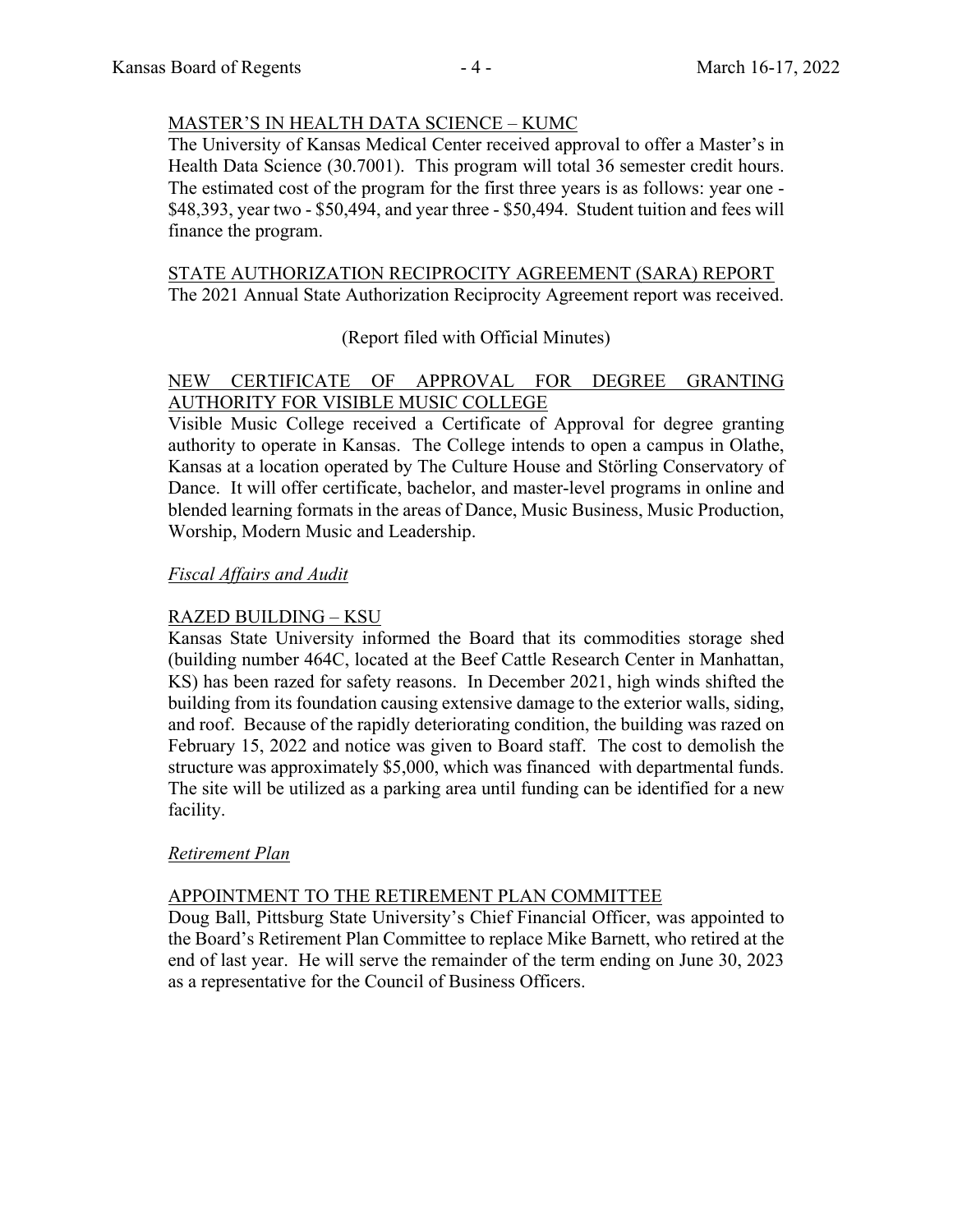#### *Technical Education Authority*

#### DEGREE AND CERTIFICATE PROGRAMS SUBMITTED BY NEOSHO COUNTY COMMUNITY COLLEGE

Neosho County Community College received approval to offer an Associate of Applied Science degree (68 credit hours) in Diagnostic Medical Sonography (51.0910). The College plans to begin offering the program in the fall of 2022. The estimated cost of the program is \$492,966. All startup costs associated with the program will be funded through a US Department of Education Title III Strengthening Institutions Grant. Program costs beyond year one will be funded through the Title III grant, institution general funds, and student tuition and fees.

#### EXCEL IN CTE FEES FOR PROGRAMS SUBMITTED BY NEOSHO COUNTY COMMUNITY COLLEGE

The requested Excel in Career Technical Education fees for the below new program were approved:

 Neosho County Community College: Diagnostic Medical Sonography for a total of \$420. Fees are for textbooks and access to TestOut Desktop Pro.

PROMISE ACT PROGRAMS SUBMITTED BY NORTHWEST KANSAS TECHNICAL COLLEGE AND NEOSHO COUNTY COMMUNITY COLLEGE The below programs were approved to become Promise Eligible programs:

- Northwest Kansas Technical College: EMT, which falls under the Mental and Physical Healthcare category, which is specified in legislation.
- Neosho County Community College: Diagnostic Medical Sonography, which falls under the Mental and Physical Healthcare category, which is specified in legislation.

## **CONSIDERATION OF DISCUSSION AGENDA**

## *Presentation*

## UPDATE FROM THE KANSAS INDEPENDENT COLLEGE ASSOCIATION

Matt Lindsey, President of the Kansas Independent College Association, presented an update on the Kansas independent colleges. The independent colleges are private institutions that are exempted from the Kansas Private and Out-of-State Postsecondary Educational Institution Act, which the Board administers. All the independent colleges offer undergraduate degrees, have open admissions, and are domiciled in Kansas. The institutions receive no operating support from the state, but students are eligible for some student aid programs administered by the Board of Regents. Mr. Lindsey reviewed enrollments, student demographics, the number of degrees and certificates awarded, and student debt rates for these institutions. Regent Lane asked about student need-based aid options at the colleges. Mr. Lindsey stated that most of the student financial aid is raised privately, but noted the colleges also receive a portion of the Kansas Comprehensive Grant, which is available to eligible Kansas residents.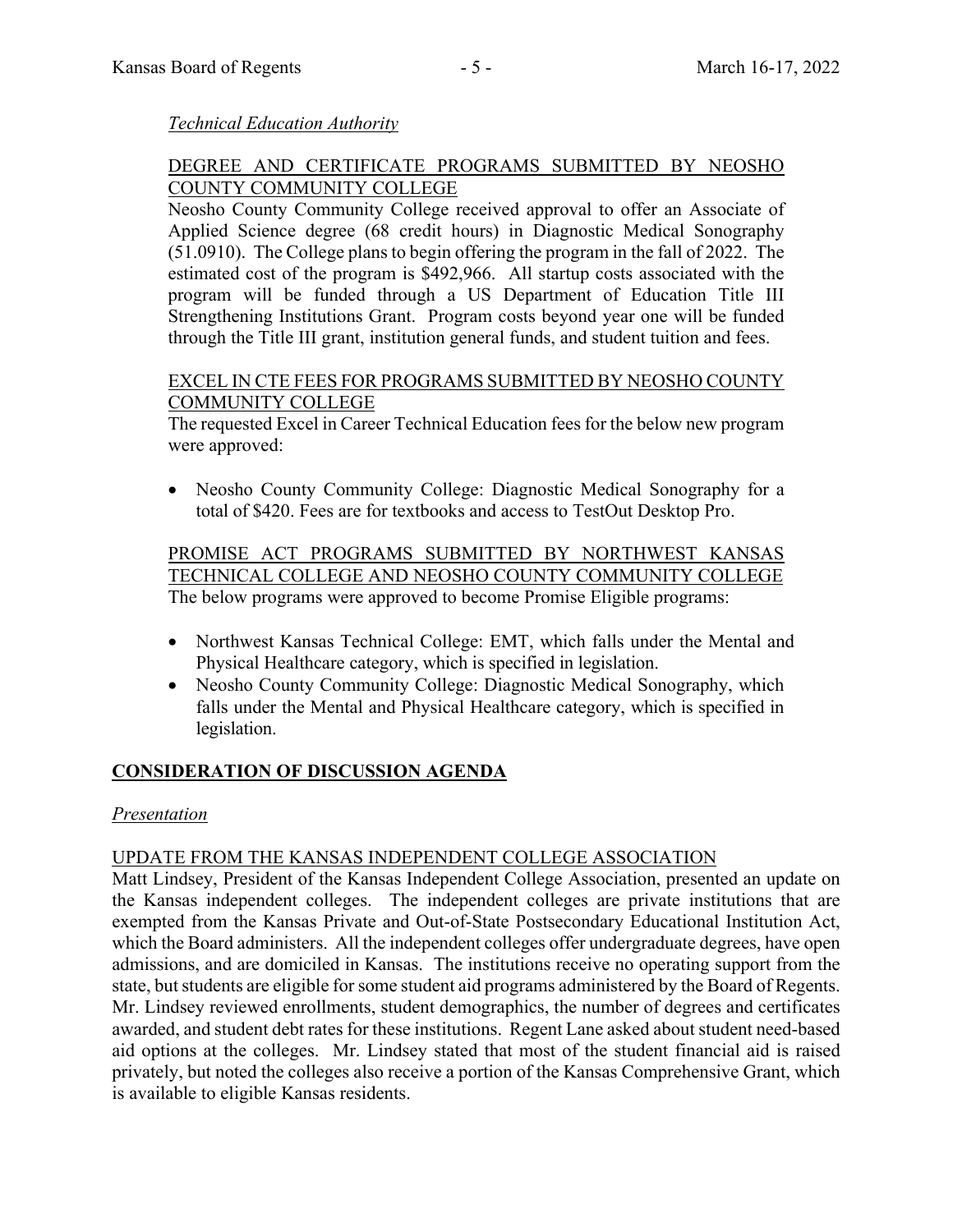## (PowerPoint filed with Official Minutes)

#### *Fiscal Affairs and Audit*

EXPAND RESIDENT TUITION RATE PROGRAMS TO ADDITIONAL LOCATIONS – WSU

President Muma presented Wichita State University's request to expand its tuition discount offerings in specific geographical locations and cities as part of its Shocker Select and Shocker Cities programs. Since 2015 WSU has experienced extensive enrollment growth by focusing on the recruitment of students from out-of-state markets along the I-35 and I-70 corridors. Specifically, WSU has expanded enrollment of students from Oklahoma, Missouri and Texas by 260 percent. President Muma stated that WSU wants to continue this growth by adding additional states in the Midwest through targeted outreach and tuition discount programs. WSU's request includes the following enhancements:

Colorado

- **Expansion of Shocker Select (150% of resident tuition rate) to all students in the state** for those not eligible for other discounts
- Expansion of Shocker City Partnership (resident tuition rate) to all students in the Colorado Springs and Pueblo MSAs which includes El Paso, Pueblo and Teller Counties

Nebraska

- Expansion of Shocker Select (150% of resident tuition rate) to all students in the state for those not eligible for other discounts
- Access to Shocker City Partnership (resident tuition rate) for all students in Omaha, Grand Island and Lincoln MSAs which includes Cass, Douglas, Hall, Howard, Lancaster, Merrick, Sarpy, Saunders, Seward, and Washington Counties
- Currently Nebraska has membership in the Midwest Student Exchange Program (MSEP); Shocker City and Select programs would provide greater student discounts than the MSEP rates.

Iowa

- **Expansion of Shocker Select (150% of resident tuition rate) to all students in the state** for those not eligible for other discounts
- Access to Shocker City Partnership (resident tuition rate) for all students in Ames, Des Moines, and Omaha (IA) MSAs including Boone, Dallas, Guthrie, Harrison, Jasper, Madison, Mills, Polk, Pottawattamie, Story, and Warren Counties.

Arkansas

- **Expansion of Shocker Select (150% of resident tuition rate) to all students in the state** for those not eligible for other discounts
- Access to Shocker City Partnership (resident tuition rate) for all students in Fayetteville, Fort Smith, and Little Rock MSAs including Benton, Crawford, Faulkner, Franklin, Grant, Lonoke, Madison, Perry, Pulaski, Saline, Sebastian, and Washington Counties.

Illinois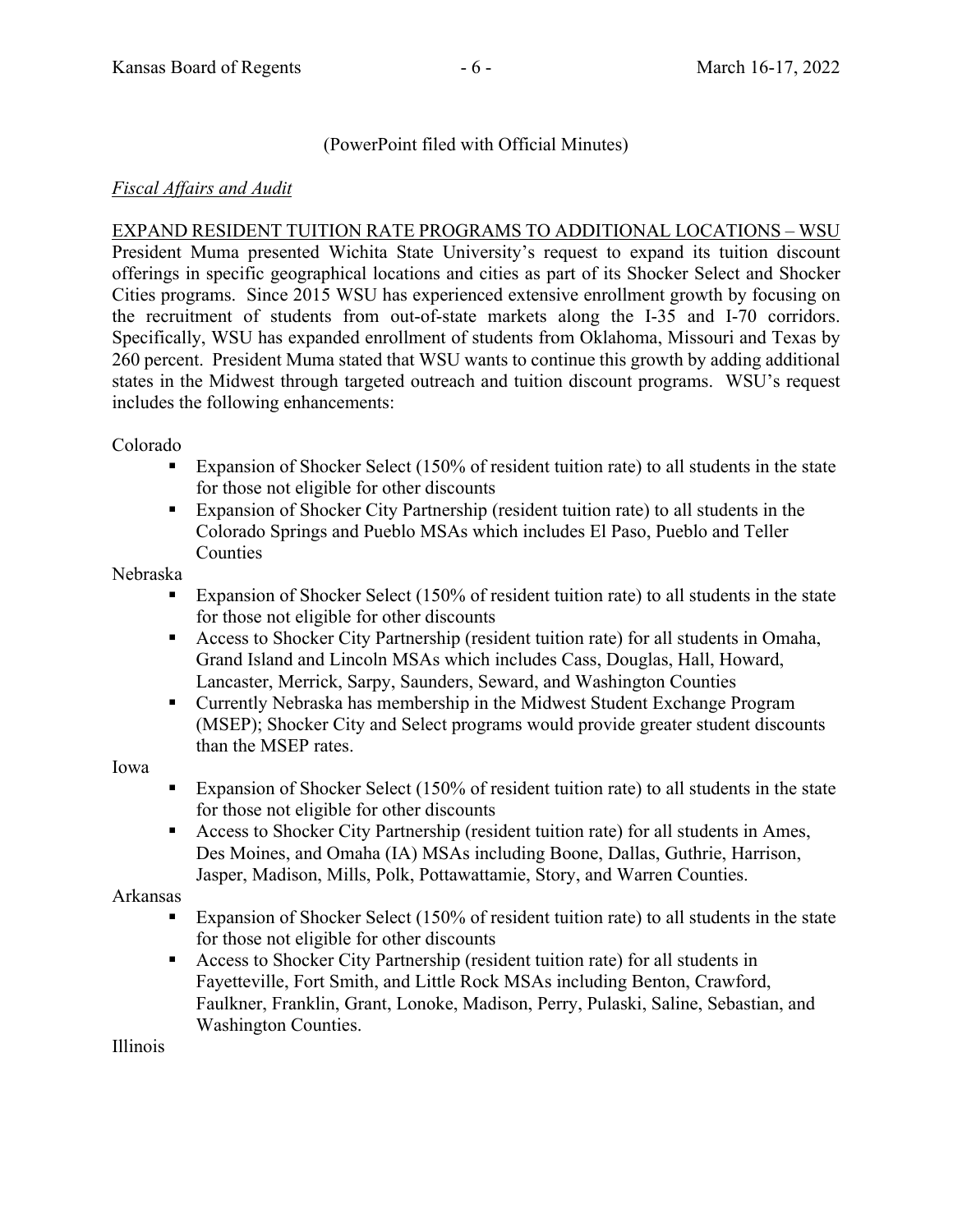Expansion to Shocker City Partnership (resident tuition rate) to all students in Chicago MSA within Illinois including Cook, DeKalb, DuPage, Grundy, Kane, Lake, McHenry, Kendall, and Will Counties.

President Muma stated the proposed expansion is designed to be net neutral to a net gain in tuition revenue, which is based on the success of the discount strategies that have already been implemented. In order to break even on an annual basis, the University will need to grow the current enrollment from these new regions from 192 students to 268 students. The Board discussed the tuition discount programs. Regent Hutton wanted to know how many of the students from these regions are staying in Kansas after graduation. President Muma stated that over the last three years, the labor data that the Board office collects show that between 72 to 75 percent of WSU's undergraduate students are employed in Kansas after graduation. WSU also distributes an exit survey to all of its graduates and 81 percent indicated they were going to stay in Kansas. Specifically looking at the data for the students who came from Oklahoma, Missouri and Texas, President Muma stated that approximately 50 percent are staying in Kansas after graduation. It was noted that the other state universities have similar tuition discount programs, which were developed based on their institutional needs. President Flanders stated that a lot of analysis is done by the universities before bringing these types of proposals to the Board because the mix of tuition revenue is impacted. Regent Hutton stated that it will be important to communicate how these tuition discount programs have positively impacted the state by recruiting new students to Kansas and retaining them here after graduation. Following discussion, Regent Hutton moved to approve WSU's request to expand its tuition discount offerings as listed. Regent Rolph seconded, and the motion carried.

#### AMENDMENT TO THE FY 2023 CAPITAL IMPROVEMENT PLAN AND REVISED PROGRAM PLAN FOR WEST MEMORIAL STADIUM – KSU

Chad Bristow, Director of Facilities, presented Kansas State University's request to amend its FY 2023 Capital Improvement Plan and revise its program statement for the West Memorial Stadium project. Director Bristow stated that the project's costs have increased from \$4,500,000 to \$4,915,500 due to the current market conditions. President Flanders stated that because of the current economic environment he anticipates more capital projects to come back to the Board for approval because the Board's policy requires reapproval if a project's scope changes or budget increases. The Board members expressed an interest in reviewing the policy to see if a policy waiver should be implemented in the short term for projects that have already been approved by the Board but are now needing to increase their budgets by a certain percentage because of market conditions. Regent Ice noted that the project budgets should have contingencies built in but those may not be enough to cover the rising costs President Flanders stated that Board staff will review the policy. Following discussion, Regent Rolph moved to approve. Regent Ice seconded, and the motion carried. It was noted that Regent Hutton was not in the room during this discussion or vote because he has a conflict with this project.

## BREAK

Chair Harrison-Lee called for a break at 2:46 p.m. and resumed the meeting at 3:00 p.m.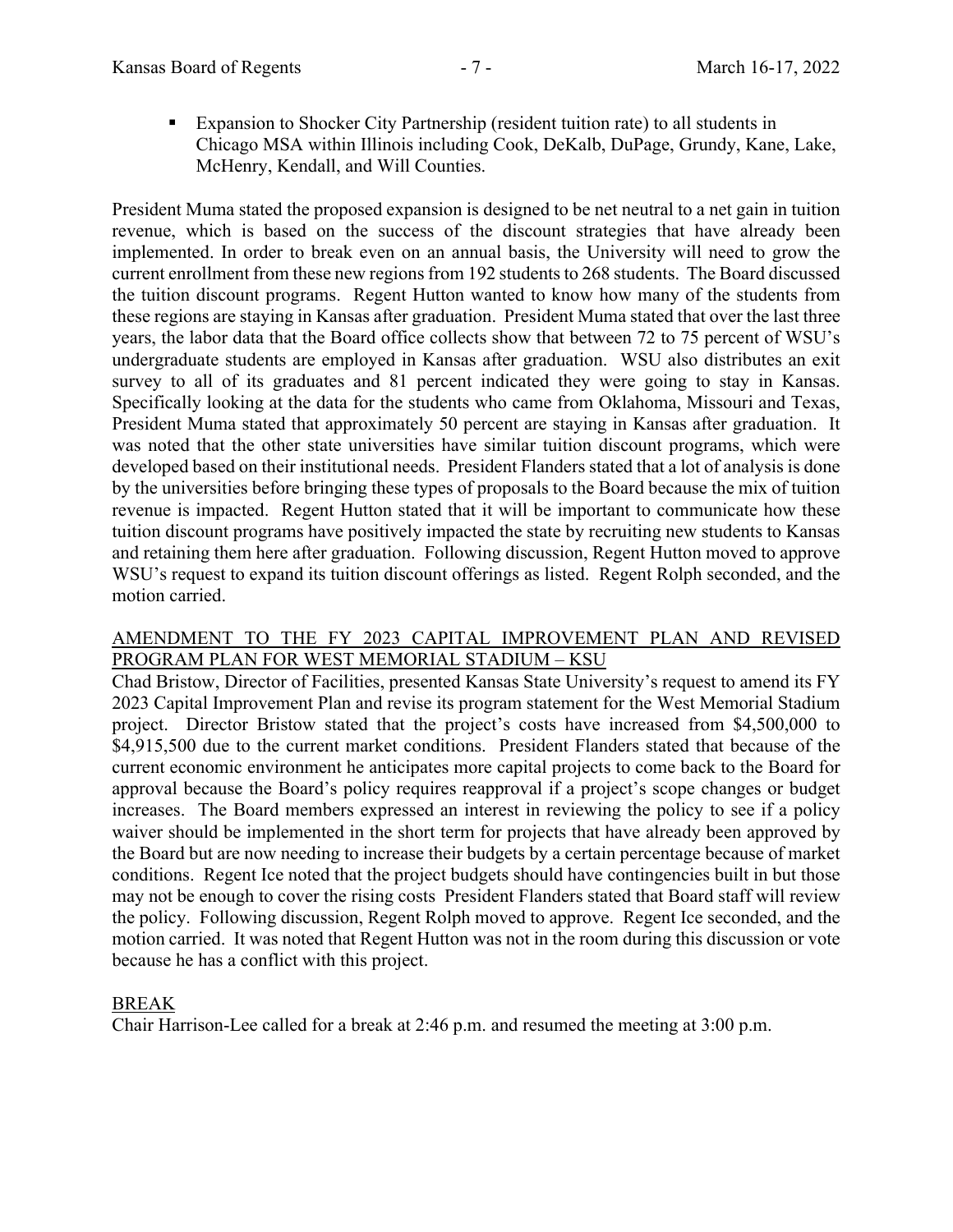## *Other Matters*

#### ENROLLMENT REPORT

Elaine Frisbie, Vice President of Finance and Administration, presented the report on system enrollments for Academic Year (AY) 2021. In 2021, the enrollment headcount for the public higher education sector was 224,462 and the full-time equivalency (FTE) student count was 126,915. Vice President Frisbie noted the headcount enrollment for the public higher education system is down 5.7 percent from AY 2020 and is down 13.3 percent from its peak enrollment in AY 2012. FTE is also down 4.8 percent from last year. Vice President Frisbie stated that the system enrollment decline has been amplified by the pandemic. For state universities, headcount had been steady in recent years but is down 2.3 percent from last year and down 2.9 percent from 2011. FTE has continued to decline every year since 2015. It is down 2.7 percent from last year and 3.9 percent from 2011. The universities' international student enrollments have decreased 1.1 percent from the 2011 count and have experienced losses from the peak enrollment year in 2015 (-10.7 percent). Vice President Frisbie noted that Fort Hays State University and Wichita State University did increase their international student enrollments from last year. Washburn University's headcount is down 21.5 percent from 2011 and decreased 6.4 percent from last year. Its FTE has also decreased 22 percent from 2011 and 7.4 percent from last year. The community colleges are experiencing similar enrollment trends with headcount down 26.9 percent and FTE down 26.1 percent since 2011. Vice President Frisbie noted the community colleges have experienced the most significant enrollment losses. This, in part, is influenced by a high number of part-time adult learners and a low unemployment rate. Technical colleges have experienced the highest gains in headcount over the last decade; however, headcount and FTE are down from last year (-9.7%, -12.9% respectively). Vice President Frisbie also reviewed the system's overall enrollments by race/ethnicity, age, and residency. She noted that the demographics of the Kansas population are changing, and the system can expect more persons declaring Hispanic as their ethnicity and fewer declaring White as their race. Regarding age groups, the system has seen decreased enrollments over the past decade in all age groups except for those under the age of 20, which has increase 28.1 percent in a decade. Vice President Frisbie stated that this growth is connected to the Excel in CTE initiative, which allows Kansas high school students to take statefunded technical courses.

Vice President Frisbie also reviewed data regarding Kansas high school graduates entering college. She noted the demographics of high school students has changed over the last ten years. There are fewer students who self-identify as White, and more students who self-identify as Hispanic or as multi-racial. Vice President Frisbie reported that college readiness for Kansas high school graduates, based on ACT benchmarks, has worsened since 2013. Beginning in 2019, Kansas high school juniors and seniors can take the ACT for free, and the data trends show as more students test, the percentages in the benchmarks have decreased. This is the same trend that is occurring in other states that have implemented similar policies. Vice President Frisbie reviewed the ACT benchmark data. In 2021, 29,284 Kansas graduating seniors took the ACT and of those, 21 percent met all four ACT benchmarks with an average composite score 19.9. Vice President Frisbie stated that the data shows that students who meet an ACT Benchmark have at least a 50 percent chance of earning a B or higher grade and approximately a 75-80 percent chance of earning a C or higher grade in the corresponding college course or courses.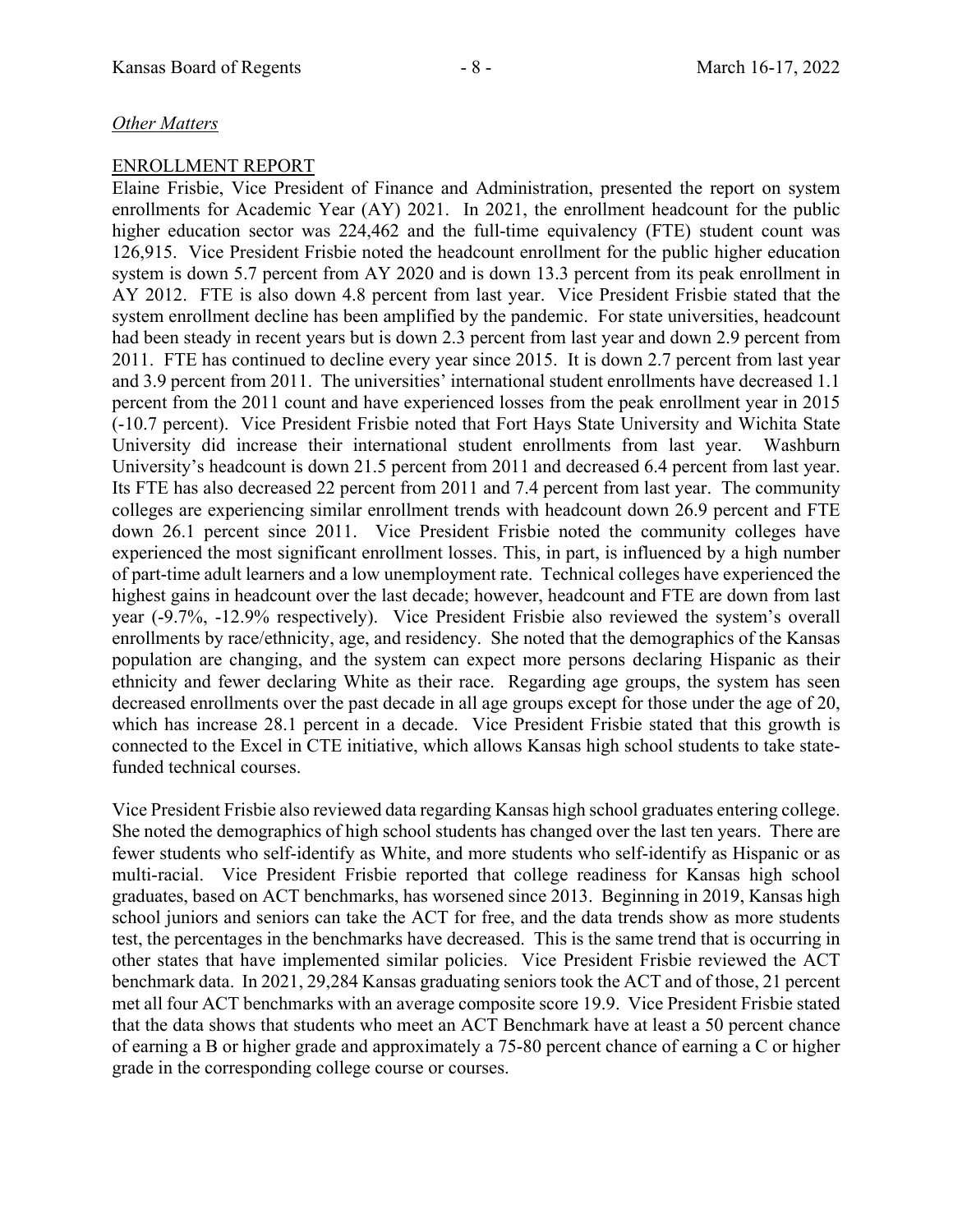The Board discussed the decline in the ACT benchmarks. It was noted that many colleges have implemented co-requisite remediation, which allows college students who have been assessed as not yet ready for college work to receive extra help while they take a college-level course. President Flanders stated that this standard is the best practice, but it does make it hard to capture data on these students because they are no longer enrolled in developmental education courses. Vice President Frisbie also noted that the state universities are prohibited by Kansas law from using state appropriated funds to pay for remedial education. Instead, universities must use other funding sources like tuition to finance these wrapround student services. The Regents expressed their concerns with the dramatic decline in the college readiness metrics and believe this would be a good topic to discuss with the Kansas State Board of Education so the systems can address the problems together.

Vice President Frisbie reviewed the College-Going Rate, which is the percentage of high school students entering postsecondary. In the last year, about 45 percent of Kansas high school graduates entered Kansas public postsecondary institutions within one year of high school graduation and about 49 percent the two years previous. This is a significant downward trend since 2014, a decrease of 9.3 percentage points over the last five years and 10.8 percentage points over the last decade. The most alarming gaps are in the Hispanic and Black groups. The Hispanic collegegoing rate for 2015 was seven percentage points lower than their White peers and the current gap is 15 percentage points. For Black students, the gap is nearly 16 percentage points compared to 10 percentage points in 2015. Vice President Frisbie noted that the Board's strategic plan, *Building a Future*, has metrics that focus on equitable access to higher education. President Flanders highlighted that the system is currently working with the Georgia State University's National Institute for Student Success to analyze how the institutions can address the enrollment gaps and increase opportunities for underrepresented populations.

Vice President Frisbie stated that affordability is a key focus in the Board's strategic plan and additional time to degree is costly for families and students. For typical academic load and financial aid purposes, undergraduate students are considered full-time at 12 hours per fall and spring semester (24 hours). However, to earn a bachelor's degree within four years, students must earn a minimum 120 hours or 30 hours per academic year. For the state universities, only 56 percent of the full-time undergraduate students who enroll in at least 24 hours take a load of 30 hours, or what it takes to graduate on time. It was noted that Emporia State and Pittsburg State offer a flat-rate tuition program that allows full-time undergraduate students (enrolled in at least 12 credit hours) to pay a single tuition rate regardless of the number of total credits taken, which may be why their academic load enrollments are higher than the other universities. Regent Lane asked to see the student academic load data broken down by race and ethnicity. The Board discussed the academic load metric, and the CEOs noted that there are many factors that influence student enrollments. President Mason stated that many students work a full time job, which prevents them from taking a full load. Vice President Frisbie then reviewed the data regarding Pell-Eligible students, developmental education, dual enrollment, and distance education.

Chair Harrison-Lee stated that at the April meeting the Board can discuss the next steps on how to use this data and she would like staff to provide an update on the work being done by the Georgia State University's National Institute for Student Success.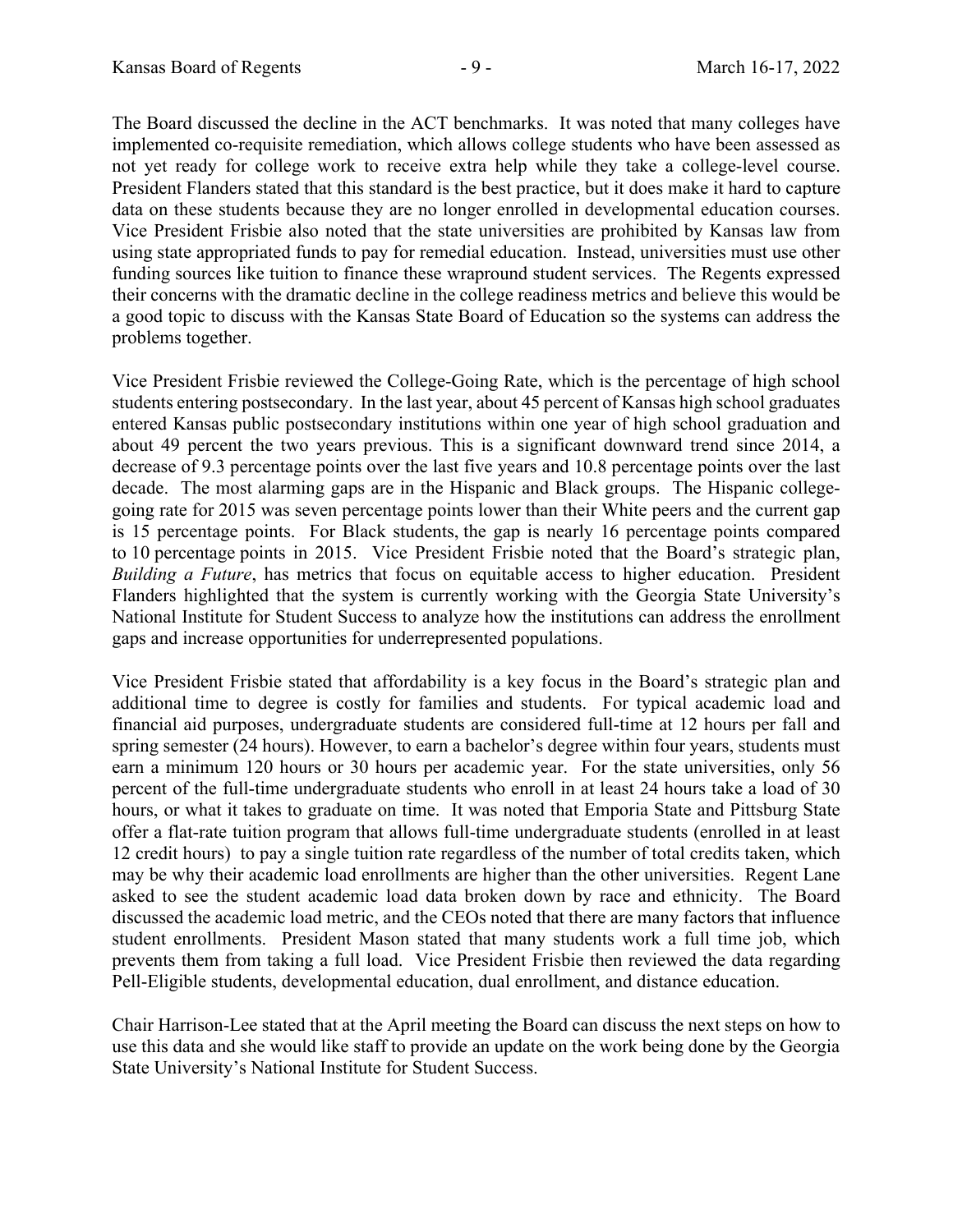## (PowerPoint filed with Official Minutes)

# GRANTING OF HONORARY DEGREE – KSU

President Linton presented a request to bestow an honorary degree on Ms. Cheryl L. Mellenthin, who is the President and Director of the Mark A. Chapman Foundation in Sealy, Texas, which is dedicated to offering collegiate scholarships and funding for the arts, animals and wildlife, children and youth services. Regent Rolph moved to approve, and Regent Kiblinger seconded. The motion carried. The honorary degree will be conferred at the Kansas State University Graduate School Commencement on May 13, 2022.

## EMPORIA STATE UNIVERSITY PRESIDENTIAL PROFILE

Regent Lane presented the Emporia State University Presidential Profile, which will be used to advertise the position. She thanked the Search Committee Chair, Greg Kossover, and the Committee members for their work on the profile. She also highlighted that the document contains the presidential attributes that the Board identified in its charge to the Committee. Regent Lane moved to approve the ESU Presidential Profile. Regent Schmidt seconded, and the motion carried.

(ESU Presidential Profile filed with Official Minutes)

## LEGISLATIVE UPDATE

Vice President Frisbie presented the Legislative update. The Senate passed its budget earlier in the week and the House Committee on Appropriations began working on its budget this morning. It is anticipated that the House will finalize its budget next week and then the two chambers can conference on their differences before first adjournment on April 1. Vice President Frisbie reported that the majority of the Governor's higher education budget recommendations have remained unchanged during the legislative process. However, the Senate deferred \$25 million of the \$45.7 million for the state universities to the omnibus session. The \$25 million for the Kansas Access Partnership Need-Based Aid program was moved to the Kansas Comprehensive Grant, and she noted the Legislature is discussing whether to add a match component to the Comprehensive Grant. The funds proposed for economic development activities in the Kansas Department of Commerce's budget was also deferred to omnibus. Vice President Frisbie stated the legislative committees working non-exempt bills will wrap of their work within the next week.

## **RECESS**

Chair Harrison-Lee recessed the meeting at 4:10 p.m.

## **RECONVENE**

Chair Harrison-Lee reconvened the meeting at 9:45 a.m. on Thursday, March 17, 2022.

MEMBERS PRESENT: Cheryl Harrison-Lee, Chair Jon Rolph, Vice Chair Mark Hutton Carl Ice Shelly Kiblinger Cynthia Lane Allen Schmidt